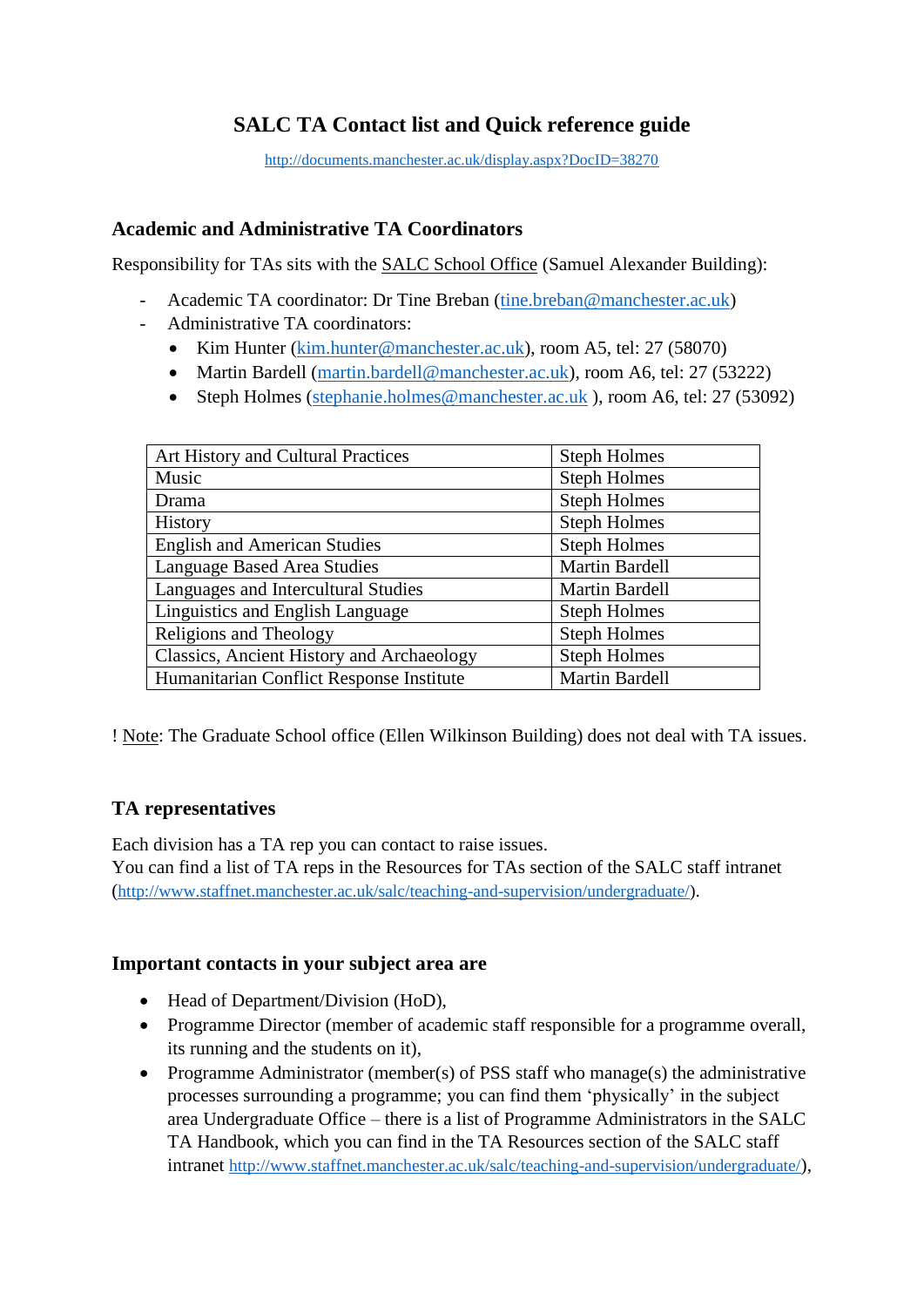• Course Unit Director (CUD).

# **Quick reference guide**

To be used in combination with the SALC TA handbook for more detailed information. You can find the handbook in the Resources for TAs section of the SALC staff intranet ([http://www.staffnet.manchester.ac.uk/salc/teaching-and-supervision/undergraduate/\)](https://outlook.manchester.ac.uk/owa/redir.aspx?C=2igCGuk0ndMZvaS1lbY0Xp5FT9Bb3I08yvfGp6vEWeSPWFfUQBrWCA..&URL=http%3a%2f%2fwww.staffnet.manchester.ac.uk%2fsalc%2fteaching-and-supervision%2fundergraduate%2f).

#### WHO TO CONTACT IF YOU:

| have questions about the teaching<br>materials or assessment instructions                                                                     | <b>CUD</b>                                                                                                                                                                                |
|-----------------------------------------------------------------------------------------------------------------------------------------------|-------------------------------------------------------------------------------------------------------------------------------------------------------------------------------------------|
| are ill                                                                                                                                       | Before the day on which you teach: CUD<br>On the day you teach: $CUD + Programme$<br>Administrator                                                                                        |
| have a problem with your teaching<br>room                                                                                                     | Technical problem on the day: Phone number on the<br>desk/wall<br>Room is too small/big for group: Programme<br>Administrator who can contact Timetabling to request<br>a change of rooms |
| do not have Blackboard access                                                                                                                 | Programme Administrator                                                                                                                                                                   |
| Experience problems with Turnitin                                                                                                             | IT services $-$ Call the Service Desk on 65544 or put in<br>a request via<br>http://www.itservices.manchester.ac.uk/help/elearning/                                                       |
| do not know whether any of your<br>students is registered with DASS<br>and needs special support (reports<br>are usually available by week 6) | CUD who can pass on the information verbally or<br>email it in a password protected email                                                                                                 |
| are experiencing inappropriate<br>behaviour or comments                                                                                       | CUD if you feel comfortable, otherwise                                                                                                                                                    |